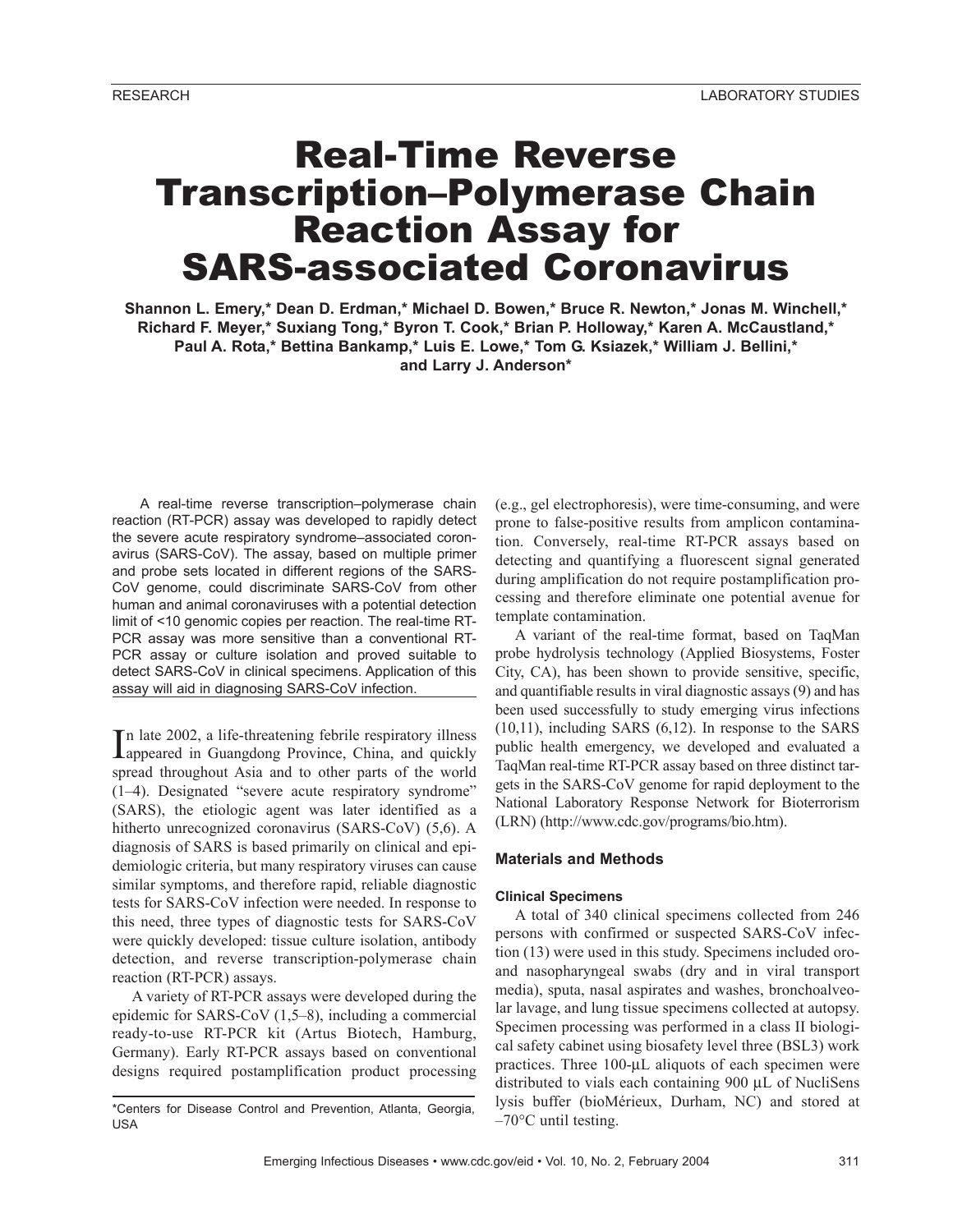### **Virus Culture**

Vero E6 cells were inoculated with clinical specimens and observed for cytopathic effect, consisting of cell rounding with a refractive appearance followed by detachment from the flask surface (5). Plaque titrations were conducted by standard methods (14).

#### **Nucleic Acid Extraction**

Nucleic acids were recovered from clinical specimens using the automated NucliSens extraction system (bioMérieux). Following manufacturer's instructions, specimens received in NucliSens lysis buffer were incubated at  $37^{\circ}$ C for 30 min with intermittent mixing, and 50  $\mu$ L of silica suspension, provided in the extraction kit, was added and mixed. The contents of the tube were then transferred to a nucleic acid extraction cartridge and processed on an extractor workstation. Approximately 40–50 µL of total nucleic acid eluate was recovered into nuclease-free vials and either tested immediately or stored at –70°C.

#### **Primers and Probes**

Multiple primer and probe sets were designed from the Urbani strain of SARS-CoV polymerase 1b and nucleocapsid gene sequences (15) by using Primer Express software version 1.5 or 2.0.0 (Applied Biosystems) with the following default settings: primer melting temperature  $(T_M)$  set at 60°C; probe  $T_M$  set at 10°C greater than the primers at approximately 70°C; and no guanidine residues permitted at the 5′ probe termini. All primers and probes were synthesized by standard phosphoramidite chemistry techniques at the Biotechnology Core Facility at the Centers for Disease Control and Prevention (CDC).

TaqMan probes were labeled at the 5′-end with the reporter molecule 6-carboxy-fluorescein (FAM) and at the 3′-end with the quencher Blackhole Quencher 1 (Biosearch Technologies, Inc., Novato, CA). Optimal primer and probe concentrations were determined by cross-titration of serial twofold dilutions of each primer against a constant amount of purified SARS-CoV RNA. Primer and probe concentrations that gave the highest amplification efficiencies in this study were selected for further study (Table 1).

#### **Real-Time RT-PCR Assay**

The real-time RT-PCR assay was performed by using the Real-Time One-Step RT-PCR Master Mix (Applied Biosystems). Each 25-µL reaction mixture contained 12.5 µL of 2X Master Mix, 0.625 µL of the 40X MultiScribe and RNase Inhibitor mix, 0.25 µL of 10 µM probe, 0.25 µL each of 50 µM forward and reverse primers, 6.125 µL of nuclease-free water, and 5 µL of nucleic acid extract. Amplification was carried out in 96 well plates on an iCycler iQ Real-Time Detection System (Bio-Rad, Hercules, CA). Thermocycling conditions consisted of 30 min at 48°C for reverse transcription, 10 min at 95°C for activation of the AmpliTaq Gold DNA polymerase, and 45 cycles of 15 s at 95°C and 1 min at 60°C. Each run included one SARS-CoV genomic template control and at least two no-template controls for the extraction (to check for contamination during sample processing) and one no-template control for the PCR-amplification step. As a control for PCR inhibitors, and to monitor nucleic acid extraction efficiency, each sample was tested by real-time RT-PCR for the presence of the human ribonuclease (RNase) P gene (GenBank accesssion number NM\_

| Table 1. Primers and probes used for real-time RT-PCR assays <sup>a</sup> |              |                                       |                         |                       |  |  |  |  |
|---------------------------------------------------------------------------|--------------|---------------------------------------|-------------------------|-----------------------|--|--|--|--|
| Assay ID                                                                  | Primer/probe | Sequence $(5'$ >3')                   | Genomic region          | Location <sup>b</sup> |  |  |  |  |
| Primary diagnostic assay                                                  |              |                                       |                         |                       |  |  |  |  |
| SARS1                                                                     | F            | CAT GTG TGG CGG CTC ACT ATA T         | RNA polymerase          | 15370-15392           |  |  |  |  |
|                                                                           | R            | GAC ACT ATT AGC ATA AGC AGT TGT AGC A |                         | 15422-15449           |  |  |  |  |
|                                                                           | P            | TTA AAC CAG GTG GAA CAT CAT CCG GTG   |                         | 15395-15420           |  |  |  |  |
| SARS <sub>2</sub>                                                         | F            | GGA GCC TTG AAT ACA CCC AAA G         | Nucleocapsid            | 28531-28552           |  |  |  |  |
|                                                                           | R            | GCA CGG TGG CAG CAT TG                |                         | 28581-28597           |  |  |  |  |
|                                                                           | P            | CCA CAT TGG CAC CCG CAA TCC           |                         | 28559-28574           |  |  |  |  |
| SARS3                                                                     | F            | CAA ACA TTG GCC GCA AAT T             | Nucleocapsid            | 29016-29034           |  |  |  |  |
|                                                                           | $\mathbb{R}$ | CAA TGC GTG ACA TTC CAA AGA           |                         | 29063-29083           |  |  |  |  |
|                                                                           | P            | CAC AAT TTG CTC CAA GTG CCT CTG CA    |                         | 29036-29061           |  |  |  |  |
| To confirm positive results                                               |              |                                       |                         |                       |  |  |  |  |
| N <sub>3</sub>                                                            | F            | GAA GTA CCA TCT GGG GCT GAG           | Nucleocapsid            | 28432-28452           |  |  |  |  |
|                                                                           | R            | CCG AAG AGC TAC CCG ACG               |                         | 28383-28400           |  |  |  |  |
|                                                                           | P            | CTC TTT CAT TTT GCC GTC ACC ACC AC    |                         | 28406-28431           |  |  |  |  |
| 3'NTR                                                                     | F            | AGC TCT CCC TAG CAT TAT TCA CTG       | 3' nontranslated region | 29619-29642           |  |  |  |  |
|                                                                           | $\mathbb{R}$ | CAC CAC ATT TTC ATC GAG GC            |                         | 29576-29595           |  |  |  |  |
|                                                                           | P            | TAC CCT CGA TCG TAC TCC GCG T         |                         | 29597-29618           |  |  |  |  |
| M                                                                         | F            | TGT AGG CAC TGA TTC AGG TTT TG        | Membrane protein        | 26951-26973           |  |  |  |  |
|                                                                           | R            | CGG CGT GGT CTG TAT TTA ATT TA        |                         | 27005-27027           |  |  |  |  |
|                                                                           | P            | CTG CAT ACA ACC GCT ACC GTA TTG GAA   |                         | 26974-27000           |  |  |  |  |

<sup>a</sup>RT-PCR, reverse transcription–polymerase chain reaction; F, forward primer; R, reverse primer; P, probe.

b Location based on the severe acute respiratory syndrome–associated coronavirus, Urbani strain (GenBank accession no. AY278741).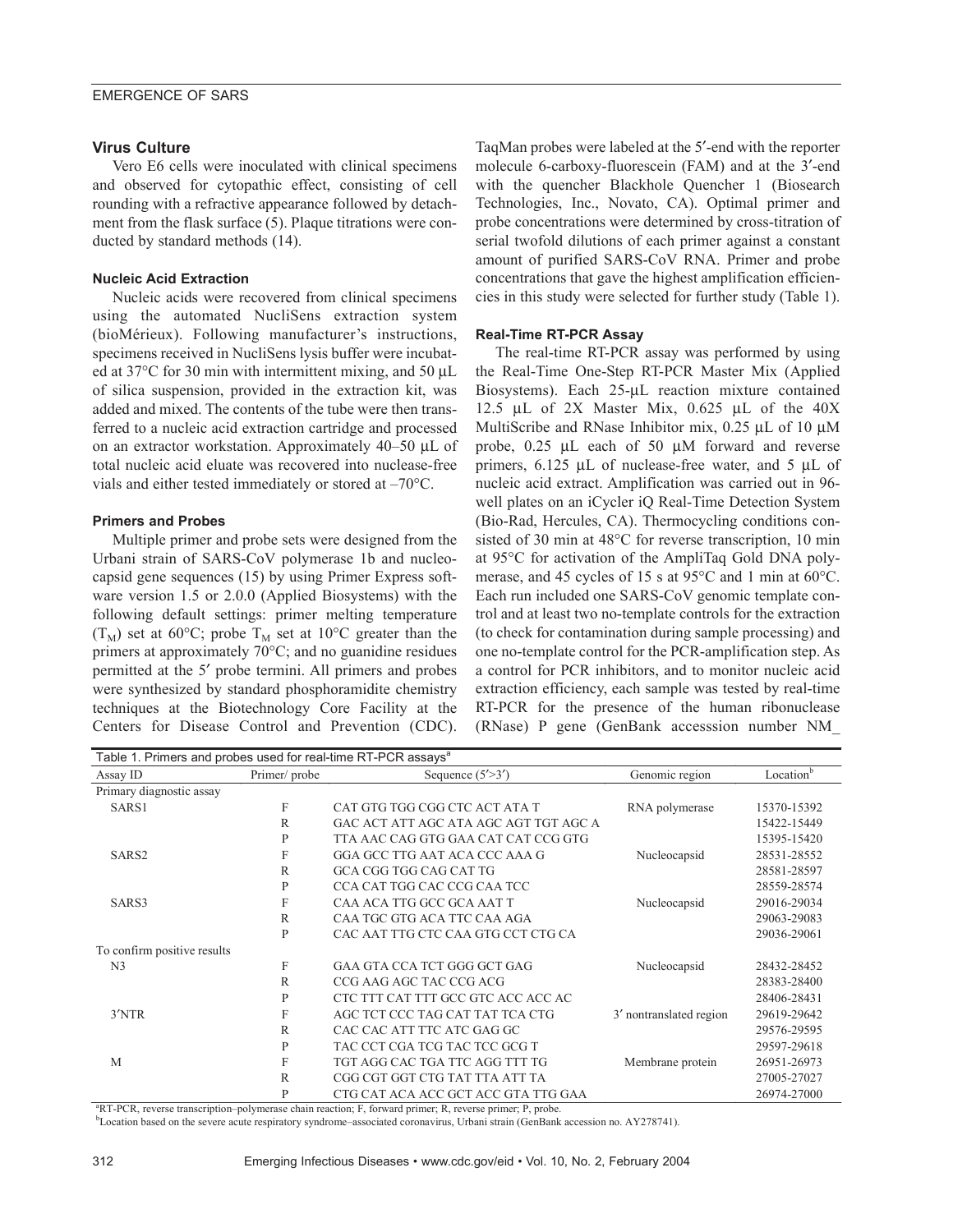006413) by using the following primers and probe: forward primer 5'-AGATTTGGACCTGCGAGCG-3'; reverse primer 5'-GAGCGGCTGTCTCCACAAGT-3'; probe 5′-TTCTGACCTGAAGGCTCTGCGCG-3′. The assay reaction was performed identically to that described above except that primer concentrations used were  $30 \mu M$ each. Fluorescence measurements were taken and the threshold cycle  $(C_T)$  value for each sample was calculated by determining the point at which fluorescence exceeded a threshold limit set at the mean plus 10 standard deviations above the baseline. A test result was considered positive if two or more of the SARS genomic targets showed positive results ( $C_T \leq 45$  cycles) and all positive and negative control reactions gave expected values.

Clinical specimens submitted to CDC for SARS-CoV testing that gave positive results were confirmed with a TaqMan real-time RT-PCR assay based on three different primer and probe sets (Table 1). This assay was performed independently in a separate laboratory using newly extracted nucleic acid from a second specimen aliquot. The confirmatory assay used the SuperScript One-Step RT-PCR (Invitrogen Corp., Carlsbad, CA) and the Mx4000 Multiplex Quantitative PCR system (Stratagene, La Jolla, CA).

#### **Synthesis of RNA Transcripts**

Template for the nucleocapsid gene RNA was plasmid DNA (pCRII, Invitrogen Corp.) containing a full-length copy of the open reading frame for the SARS-CoV nucleocapsid gene oriented behind a T7 promoter. The plasmid was linearized by digestion with *Spe*I. The template for the polymerase RNA was a RT-PCR product generated by using the following primers: Cor-p-F2-T7, 5′-GTAATA CGACTCACTATAGGGCTAACATGCTTAGGATAA TGG-3′ and Cor-p-R2, 5′-CCTATTTCTATAGAGACA CTC-3′. Approximately 1 µg of RNA from Vero cells infected with SARS-CoV was used in RT-PCR reactions performed by using the SuperScript RT-PCR kit (Invitrogen Corp.) according to the manufacturer's instructions; both templates were purified by phenol-chloroform extraction and ethanol precipitation before being used for in vitro transcription. RNA was synthesized in vitro by using the MegaScript kit (Ambion Inc., Austin, TX) according to the standard protocol. Synthetic RNA was treated with RNase-free DNase before being purified by phenol-chloroform extraction and ethanol precipitation. The concentration of RNA was determined by use of UV spectroscopy. Synthetic RNA was positive sense and 1,369 nt in length for N and 325 nt in length for polymerase.

# **Results**

#### **Real-Time RT-PCR Sensitivity and Reproducibility**

Tenfold serial dilutions of the polymerase and nucleo-

capsid RNA transcripts were tested to assess the copy detection limits and dynamic range of our optimized realtime RT-PCR assays. The lower potential limit of detection was approximately 2 transcript copies per reaction for SARS2 and SARS3, and 7.5 copies per reaction for SARS1 (Figure). The confirmatory assays, which employ three different primer and probe sets (N3, 3′NTR, and M), showed potential limits of detection similar to the SARS2 and SARS3 assays. Strong linear correlations ( $r^2 \ge 0.99$ ) were obtained between  $C_T$  values and transcript quantity over at least a 6-log range from approximately 102 to 107



Figure. Typical amplification plot derived from serial 10-fold dilutions of severe acute respiratory syndrome–associated coronavirus RNA transcripts using TaqMan reverse transcription–polymerase chain reaction primer/probe sets SARS1, SARS2, and SARS3. A PCR Base Line Subtractive Curve Fit view of the data is shown with relative fluorescence units (RFU) plotted against cycle number. The default setting of 10 times the standard deviation of fluorescence in all wells over the baseline cycles was used to calculate the threshold cycle, or CT value, for a positive reaction (horizontal line). Inserts show standard curve analysis of the RNA amplification plots with CT values plotted against starting copy number. Plots derived from dilutions containing  $2 \times 10^6$  to 20 transcript copies for SARS2 and SARS3, and  $7.5 \times 10^6$  to 75 copies for SARS1.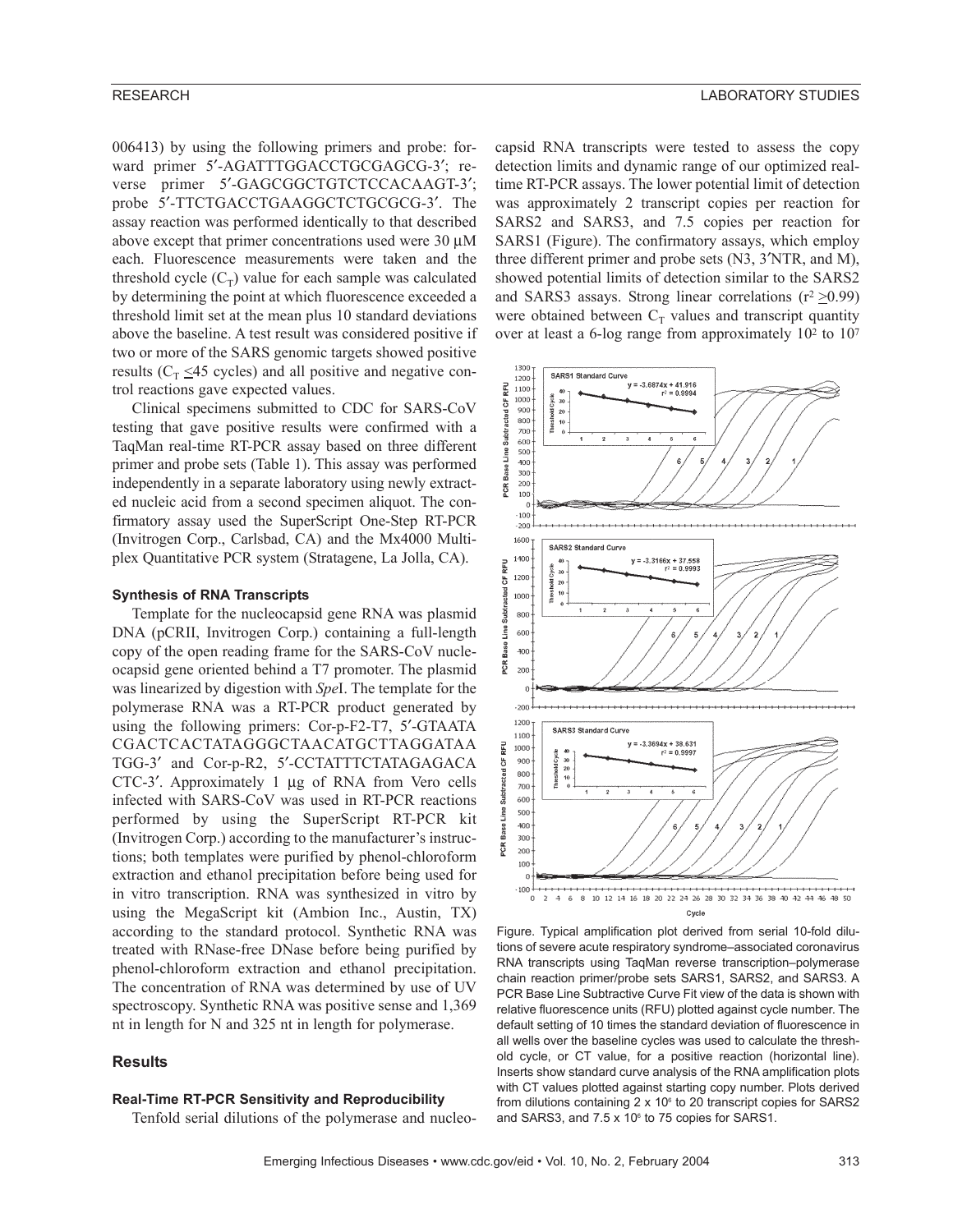#### EMERGENCE OF SARS

copies per reaction for the three primer/probe sets. Linearity was markedly reduced for copy numbers exceeding 106 (data not shown).

Assay reproducibility was tested by using replicate 10 fold serial dilutions of the RNA transcripts and intra- and interassay variability evaluated for each dilution point in triplicate on three different days. At the lower copy detection limit for SARS2 and SARS3 (2 copies per reaction), assay reproducibility exceeded 90%. In contrast, the lower copy detection limit for SARS1 (7.5 copies per reaction) was positive in <50% of replicate reactions. One hundred percent reproducibility with SARS1 was achieved at the dilution that contained 75 transcript copies per reaction. Over the linear range of the assay, the coefficient of variation of the mean  $C_T$  values within and between runs was 0.46%–2.54% and 0.64%–2.39%, respectively (Table 2).

To assess the efficiency of amplification of the RNA transcripts in the presence of exogenous nucleic acid and potential RT-PCR inhibitors, 10-fold serial dilutions of the RNA transcripts were prepared in water and pooled total nucleic acid extract from 20 SARS-CoV–negative human respiratory specimens (nasopharyngeal aspirates, bronchial washes, sputum, naso- and oropharyngeal swabs, and lung tissue). Exogenous nucleic acid had no discernible effect on amplification efficiency of the SARS1 and SARS3 primer/probe sets, as demonstrated by the similarity in linear regression slopes and endpoint detection limits in the presence and absence of specimen extract (Table 3). In contrast, the standard curve for SARS2 had a more efficient slope  $(-3.21)$  in water than in the presence of spiked extract  $(-3.48)$  and with greater variation in the  $C_T$  values at 20 target copies or lower, suggesting that the amplification reaction was less efficient in the presence of the specimen extract. This observation was confirmed on two additional repetitions of the same experiment.

The real-time RT-PCR assay was compared with a previously described conventional RT-PCR for SARS-CoV

by using fluorescent dye-labeled primers and GeneScan amplicon analysis (5). Tenfold serial dilutions of a pretitrated SARS-CoV stock adjusted to 1 x 107 PFUs/mL were prepared in triplicate and tested by all assays (Table 4). The real-time RT-PCR assays were positive with 100% frequency at a 10–8 dilution. Accordingly, the lowest virus quantity detected was 0.01 PFU/100 µL of specimen extract. The conventional RT-PCR assay was at least 10 fold less sensitive in repeat comparisons.

#### **Specificity**

We compared our primer and probe sets with sequences for 14 SARS-CoV field isolates that became available during the course of this study (16) and found no nucleotide mismatches. In contrast, alignments with other published human and animal coronaviruses (GenBank accession no.: human coronaviruses X69721 and AF124989; bovine coronaviruses NC003045 and AF124985; murine hepatitis viruses NC001846 and M55148; sialodacryoadenitis virus AF124990; canine coronavirus AF124986; feline infectious peritonitis virus AF124987; porcine hemagglutinating encephalomyelitis virus AF124988, Z34093, and AF124992; turkey coronavirus AF124991; and avian infectious bronchitis virus NC\_001451) showed little sequence identity with our primer and probe sets. To further assess the potential for crossreactions with other members of the *Coronaviridae* family, the RT-PCR assays were tested against nucleic acid extracts of human respiratory coronaviruses OC43 (VR-759) and 229E (VR-740), feline infectious peritonitis virus (VR-3004), mouse hepatitis virus (VR-1426), bovine coronavirus (VR-874), porcine transmissible gastroenteritis virus (VR-743), and avian infectious bronchitis virus (VR-841), obtained from the American Type Culture Collection (Manassas, VA), and human enteric coronavirus (VR-1475). In addition, nucleic acid extracts of field isolates of influenza A and B; parainfluenza 1, 2, and 3; rhinovirus; adenovirus; human metapnuemovirus; and respiratory syncytial virus, as well

| Table 2. Reproducibility of real-time RT-PCR assays <sup>a</sup> |                                         |                     |                   |                   |                   |                     |  |  |
|------------------------------------------------------------------|-----------------------------------------|---------------------|-------------------|-------------------|-------------------|---------------------|--|--|
|                                                                  | RNA transcript copy number <sup>b</sup> |                     |                   |                   |                   |                     |  |  |
|                                                                  | $7.5 \times 10^{1}$                     | $7.5 \times 10^{2}$ | $7.5 \times 10^3$ | $7.5 \times 10^4$ | $7.5 \times 10^5$ | $7.5 \times 10^{6}$ |  |  |
| SARS1                                                            |                                         |                     |                   |                   |                   |                     |  |  |
| CV within assay $(\%)^c$                                         | 2.53                                    | 0.96                | 0.49              | 0.69              | 1.66              | 0.7                 |  |  |
| CV between assays $(\%)^d$                                       | 2.39                                    | 1.09                | 0.82              | 0.64              | 2.1               | 0.79                |  |  |
|                                                                  | $2.0 \times 10^{1}$                     | $2 \times 10^2$     | $2 \times 10^3$   | $2 \times 10^4$   | $2 \times 10^5$   | $2 \times 10^6$     |  |  |
| SARS <sub>2</sub>                                                |                                         |                     |                   |                   |                   |                     |  |  |
| CV within assay $(\% )$                                          | 1.27                                    | 0.57                | 0.46              | 0.72              | 0.84              | 0.67                |  |  |
| CV between assays $(\% )$                                        | 1.54                                    | 1.18                | 0.93              | 1.47              | 1.54              | 1.32                |  |  |
| SARS3                                                            |                                         |                     |                   |                   |                   |                     |  |  |
| CV within assay $(\% )$                                          | 0.8                                     | 0.55                | 0.65              | 0.5               | 0.27              | 1.25                |  |  |
| CV between assays $(\% )$                                        | 0.94                                    | 0.64                | 1.07              | 1.13              | 1.24              | 1.65                |  |  |

<sup>a</sup>RT-PCR, reverse transcription-polymerase chain reaction; CV, coefficient of variation.

<sup>b</sup>Ten-fold dilutions of the polymerase and nucleocapsid RNA transcripts; copies per reaction; dilution series thawed on 3 different days and assays performed in triplicate for each dilution.

c Determined from three replicates within each assay.

<sup>d</sup>Determined from three independent assays performed on different days.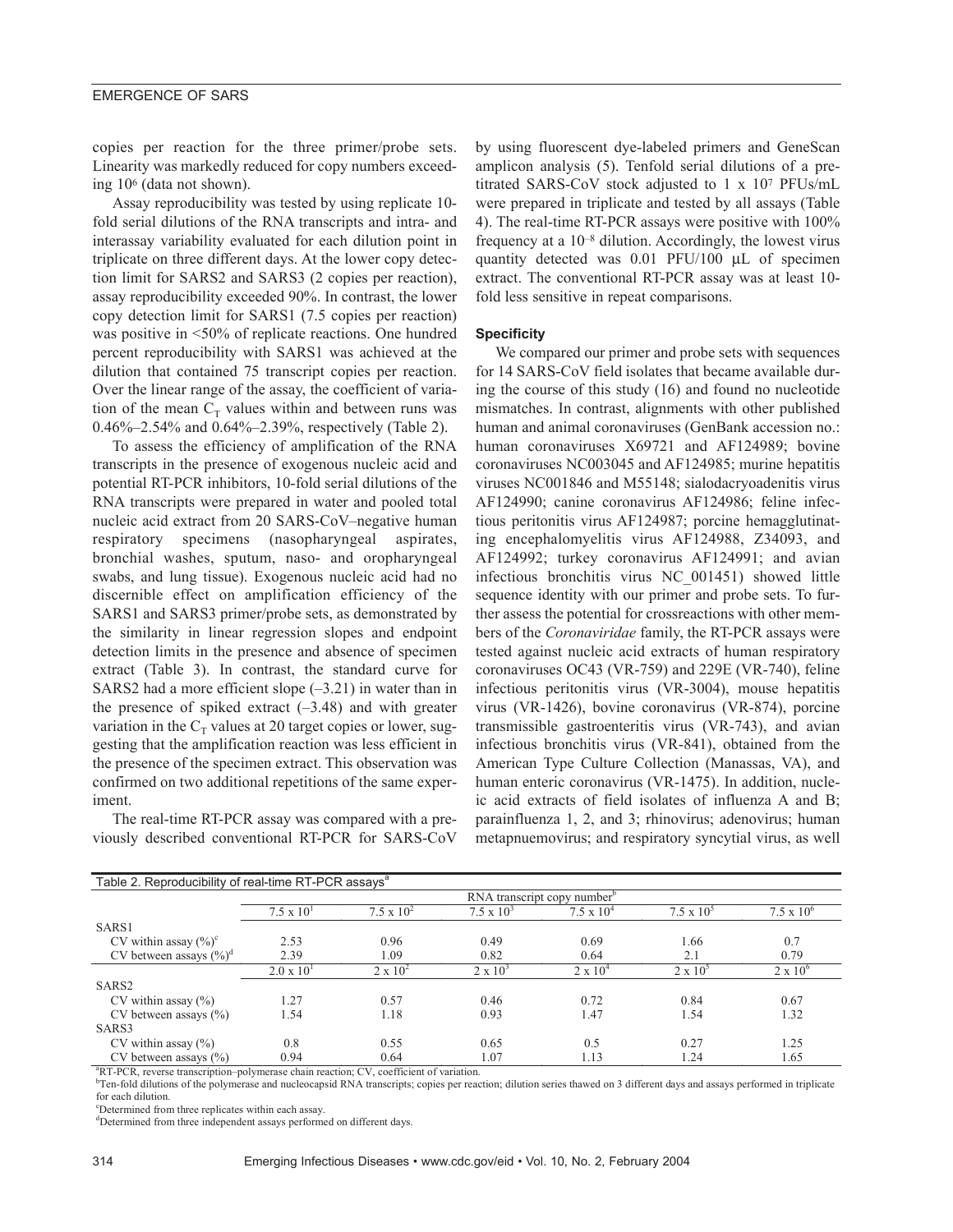|                                                                                          | Mean $C_T^b$ values at estimated RNA transcript copy number |                     |                     |                   |                   |                   |                   | Efficiency         |          |
|------------------------------------------------------------------------------------------|-------------------------------------------------------------|---------------------|---------------------|-------------------|-------------------|-------------------|-------------------|--------------------|----------|
|                                                                                          | $7.5 \times 10^{0}$                                         | $7.5 \times 10^{1}$ | $7.5 \times 10^{2}$ | $7.5 \times 10^3$ | $7.5 \times 10^4$ | $7.5 \times 10^5$ | $7.5 \times 10^6$ | Slope <sup>c</sup> | $(\%)^d$ |
| SARS1                                                                                    |                                                             |                     |                     |                   |                   |                   |                   |                    |          |
| RNA transcript alone                                                                     | Neg                                                         | $38.65 \pm 1.48$    | $34.25 \pm 0.57$    | $31.1\pm 0.14$    | 27.5              | 24.2              | $20.55 \pm 0.07$  | $-3.55$            | 91.1     |
| $RNA$ transcript + extract <sup>e</sup>                                                  | Neg                                                         | $38.05 \pm 0.92$    | $34.85 \pm 0.21$    | $31.55 \pm 0.07$  | $27.75 \pm 0.07$  | 24.4              | 20.6              | $-3.49$            | 93.3     |
|                                                                                          | $2 \times 10^{0}$                                           | $2 \times 10^{1}$   | $2 \times 10^2$     | $2 \times 10^3$   | $2 \times 10^4$   | $2 \times 10^5$   | $2 \times 10^6$   |                    |          |
| SARS <sub>2</sub>                                                                        |                                                             |                     |                     |                   |                   |                   |                   |                    |          |
| RNA transcript alone                                                                     | $35.4 \pm 0.57$                                             | $32.1 \pm 0.14$     | $29.45 \pm 0.64$    | $26.15 \pm 0.07$  | $22.9 \pm 0.14$   | 19.4              | $16.35 \pm 0.07$  | $-3.21$            | 104.9    |
| $RNA$ transcript + extract                                                               | Neg                                                         | $34.55 \pm 1.91$    | $29.2 \pm 0.28$     | 26.2              | 23.1              | $19.6 \pm 0.14$   | 16.6              | $-3.48$            | 93.9     |
| SARS3                                                                                    |                                                             |                     |                     |                   |                   |                   |                   |                    |          |
| RNA transcript alone                                                                     | 39.3                                                        | $36.2 \pm 0.42$     | 32.8                | $29.1 \pm 0.14$   | 25.9              | $22.15\pm0.07$    | 19.2              | $-3.39$            | 97.1     |
| $RNA$ transcript + extract                                                               | 40.3                                                        | $36.2 \pm 0.28$     | $33.4 \pm 0.28$     | $29.9 \pm 0.21$   | $26.05 \pm 0.07$  | $22.55 \pm 0.21$  | $19.65 \pm 0.21$  | $-3.42$            | 96.1     |
| <sup>a</sup> PCR, polymerase chain reaction; CT, threshold cycle number.; neg, negative. |                                                             |                     |                     |                   |                   |                   |                   |                    |          |

#### Table 3. Efficiency of real-time PCR assays

 $b$ Values shown are mean of triplicate samples  $\pm$  standard deviations.

Slope determined from the formula: Y = Y intercept – slope log<sub>10</sub>. Slopes calculated for SARS1 (7.5 x 10<sup>6</sup> to 7.5 x 10<sup>1</sup>); SARS2 (2 x 10<sup>6</sup> to 2 x 10<sup>1</sup>); SARS3 (2 x 10<sup>6</sup> to 2 x 10<sup>6</sup>).

<sup>d</sup>Efficiency = [10<sup>(-1/slope)</sup>] – 1.<br><sup>e</sup>Reactions performed in presence of pooled total nucleic acid extract from 20 human respiratory specimens.

as human and nonhuman primate cell lines were tested. No positive reactions were obtained with any of the primer and probe sets.

#### **Evaluation with Clinical Specimens**

The real-time RT-PCR assay was used to test 14 clinical specimens (including throat swab [2 specimens], sputum [1 specimen], throat wash [5 specimens], and lung autopsy tissues [6 specimens]) from 10 patients with laboratory confirmed SARS-CoV infection (Table 5). Assay results were positive with all specimens for all three primer/probe sets. An additional, 326 respiratory specimens collected during the course of the outbreak from 236 suspected U.S. SARS patients who were serologically negative for SARS-CoV infection were also negative by the real-time RT-PCR.

#### **Discussion**

In response to the SARS outbreak, we developed a realtime RT-PCR assay based on multiple primer and probe sets designed to different genomic targets to facilitate sensitive and specific detection of SARS-CoV in clinical specimens. A potential detection limit of <10 transcript copies per reaction was achieved with greater relative sen-

Table 4. Comparison of real-time RT-PCR assay with culture and conventional RT-PCR<sup>a</sup>

| SARS-CoV              | Conventional  | Real-time RT-PCR |                   |       |  |  |
|-----------------------|---------------|------------------|-------------------|-------|--|--|
| dilution <sup>b</sup> | RT-PCR        | SARS1            | SARS <sub>2</sub> | SARS3 |  |  |
| $10^{-4}$             | $3/3^{\circ}$ | 3/3              | 3/3               | 3/3   |  |  |
| $10^{-5}$             | 3/3           | 3/3              | 3/3               | 3/3   |  |  |
| $10^{-6}$             | 3/3           | 3/3              | 3/3               | 3/3   |  |  |
| $10^{-7}$             | 3/3           | 3/3              | 3/3               | 3/3   |  |  |
| $10^{-8}$             | 0/3           | 3/3              | 3/3               | 3/3   |  |  |
| $10^{-9}$             | 0/3           | 0/3              | 1/3               | 0/3   |  |  |
| $10^{-10}$            | 0/3           | 0/3              | 0/3               | 0/3   |  |  |

<sup>a</sup>RT-PCR, reverse transcription-polymerase chain reaction; SARS-CoV, severe acute respiratory syndrome–associated coronavirus.

<sup>b</sup>Serial 10-fold dilution of SARS-CoV stock culture containing 1 x 10<sup>7</sup> PFUs/mL. c Number of positive results divided by the number of replicates tested.

sitivity than cell culture isolation or conventional RT-PCR. The potential for quantitation over a wide dynamic range (at least 6 logs) was demonstrated with low intra- and interassay variability and limited inhibition from exogenous nucleic acid extract from respiratory secretions. The increased sensitivity of the real-time RT-PCR assay over cell culture and conventional RT-PCR methods may aid detection of the virus at earlier stages of infection, when the virus is present at low titer in respiratory secretions (8). In addition, by eliminating the need for postamplification product processing, the real-time RT-PCR format permitted shortened turnaround time for reporting results, which proved critical during the SARS outbreak.

Although real-time RT-PCR offers clear advantages over more conventional RT-PCR formats, assay results must still be interpreted with caution. For example, the effectiveness of RT-PCR for detection of SARS-CoV in clinical specimens has been shown to be greatly influenced by the quantity, type, and timing of specimen collection (8,17). False-negative results due to poor quality nucleic acid or presence of RT-PCR inhibitors can also be a concern. We addressed this by simultaneously testing for the human RNase P gene, which should be present in all adequately collected samples. False-negative results could also potentially arise from mutations occurring in the primer and probe target regions in the SARS-CoV genome. We addressed this by including multiple genetic targets in our assay and by carefully comparing our primer and probe sequences against published sequences of SARS-CoV as they became available. To avoid falsepositive results, meticulous care was taken to prevent introduction of contaminating viral RNA or previously amplified DNA during preparation of the nucleic acid extracts and amplification reactions. In addition, all RT-PCR–positive specimens were retested from a second, unopened sample aliquot and confirmed in a second laboratory by using a real-time assay based on different genetic targets.